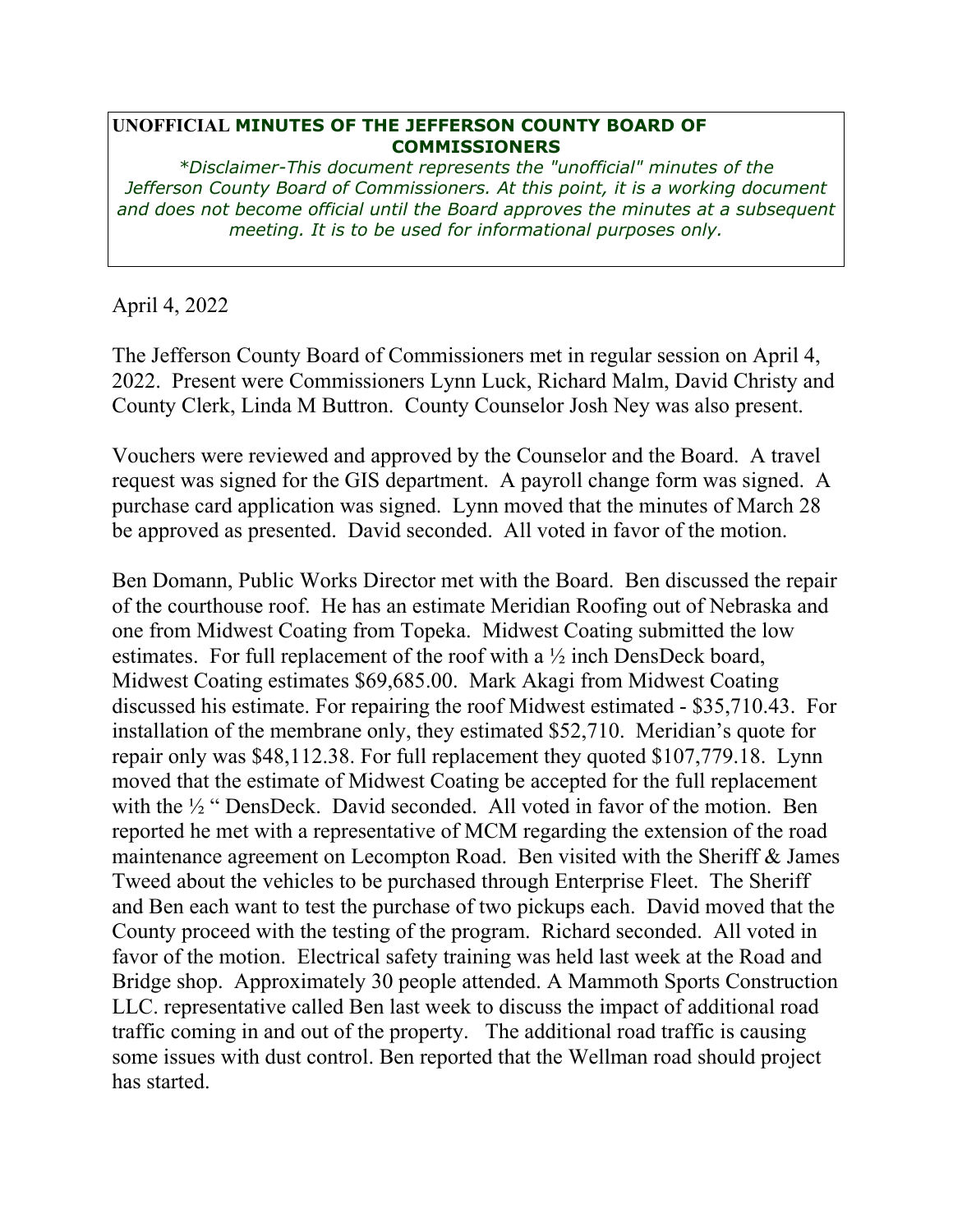Crystal VanHoutan, Health Department Administrator gave a COVID update. Jefferson County has had 4,750 total cases. For the weeks of 3/20 and 3/27 there were 4 positive cases. Our current % Positivity is 1.87%. There have been 159 hospitalizations and 61 deaths.

James Tweed, Emergency Services Director met with the Board. James discussed the fire department radios ordered through ARPA. They are ready to go and will be distributed to the firemen soon. Quotes for the 911 Recording system have been received. He would like to go with the quote of Equature in the amount of \$18,875.00. There is a onetime professional services fee of \$1750. Normal annual maintenance is \$2,265 per year. They also offer an outright purchase with a 5-year extended warranty for \$28,200.75. James recommended they go with the extended warranty option, (pending a final contract revision for a termination clause requested by the County Counselor). David moved that we proceed with the quote of Equature with the extended warranty. Richard seconded. All voted in favor of the motion.

Dustin Parks, Community Development Director met with the Board. Dustin informed the Board of the need for correction of a clerical error in the title of a resolution for King's Construction adopted earlier this year. The resolution should be titled "Zoning Resolution CU2021-03 instead of Resolution Z2021-18." Dustin and the Commissioners reviewed pictures of the Mammoth Sports Construction LLC property with regard to use of the property.

Curt Oglesby, Valley Falls met with the Board. Curt is in the process of building a house on his property at approximately 154<sup>th</sup> and Edwards Road. Edwards's road is a minimum maintenance dirt road. He would like to have the road rocked from 154th to his driveway. He also asked about the policy or practice regarding rocking minimum maintenance roads when someone wants to build. He asked about getting bids for the rock and getting it put down himself. Ben stated that current practice is not to allow subcontractors to work on County roads. Other area residents have indicated to him that they want rock the full mile, not just to his driveway. He stated he was not opposed to paying for gravel from  $154<sup>th</sup>$  to his driveway. Ben will provide him with a detailed breakdown of the expense for the County to rock the section of road.

Ben asked for an executive session. Richard moved that the Board recess into executive session to discuss matters of non-elected personnel with regard to retention and recruitment of employees until 1:45 p.m. David seconded. All voted in favor of the motion. The Board recessed at 1:36 p.m. Present during the session